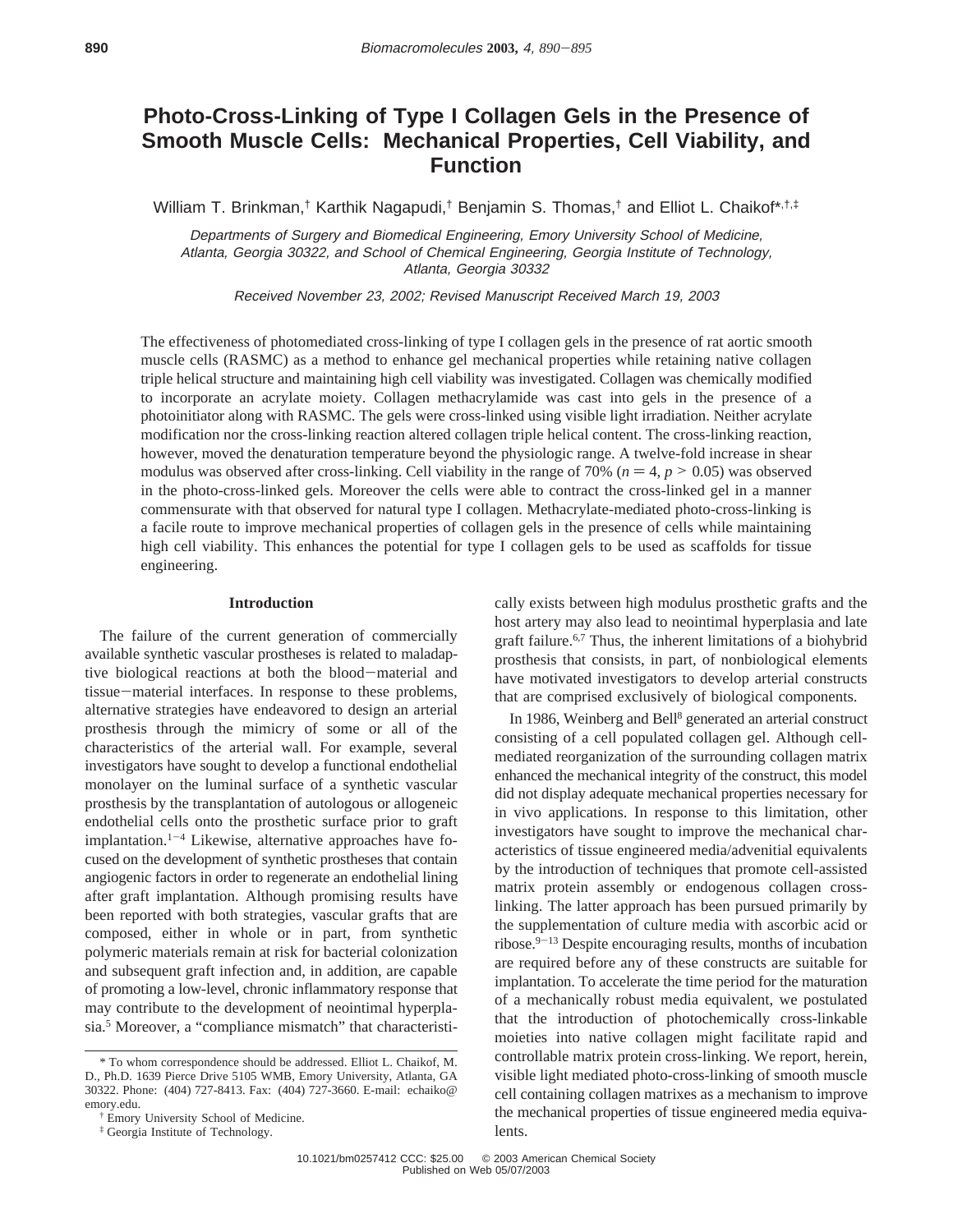### **Experimental Section**

**Materials.** Methacrylic anhydride, eosin Y (EY, 5 wt % in water), triethanolamine (TEA), and 1-vinyl-2-pyrrolidinone (VP) were obtained from Aldrich (Milwaukee, WI) and used as received. A standard photoinitiator solution was prepared according to compositions published elsewhere.14 The solution composition was 10 mM EY, 225 mM TEA, and 37 mM VP. Solutions were stored in radio-opaque containers after preparation and prepared each time prior to use. Dialysis was conducted using Spectra/pro membrane (MWCO 6000- 8000) obtained from VWR Scientific (West Chester, PA). Antibodies against smooth muscle  $\alpha$ -actin (SMA), vimentin, and smooth muscle-specific-myosin were obtained from Sigma Chemicals (St. Louis, MI). Collagenase type IA was likewise obtained from Sigma and used as received.

**Instrumentation***.* All <sup>1</sup> H NMR spectra were recorded at room temperature on an INOVA 600 spectrometer (Varian, Palo Alto, CA) operating at a  ${}^{1}H$  resonance frequency of 600 MHz. Thirty-two scans were acquired for signal-to-noise averaging, and a recycle delay of 30 s was used to ensure quantitative spectra. In all cases  $D_2O$  was used as the internal standard, and a concentration of 10 mg/mL was employed.

CD spectroscopy was used to determine the extent of collagen triple helical preservation. All CD spectra were recorded on a JASCO 720 spectropolarimeter (Jasco Inc., Easton, MD) at a scan rate of 200 nm/min and a collagen concentration of 1 mg/mL in 10 mM HCl.

All solid-state NMR experiments were conducted at room temperature on a Bruker DSX 300 spectrometer (Bruker, Billerica, MA) operating at a <sup>1</sup>H resonance frequency of 300 MHz in a Bruker double resonance magic angle spinning probehead. Standard cross polarization (CP) pulse sequence was employed under conditions of magic angle spinning (MAS). A spinning speed of 5 kHz was employed. A total supression of spinning sidebands (TOSS) sequence was used in conjunction with CP to provide a spectrum free of spinning sidebands.<sup>15</sup> A 4.5- $\mu$ s <sup>1</sup>H 90° pulse, a 1-ms contact time, a  $9-\mu s$  <sup>13</sup>C 180 $\degree$  pulse, and a 3-s recycle delay were employed with 5000-16 000 scans accumulated for signal averaging.

Rheological data were measured on an ARES III rheometer (Rheometric Scientific Inc., Piscataway, NJ) in the parallel plate mode with a plate diameter of 25 mm. The gap in the parallel plate setup was adjusted to be between 300 and 500 *µ*m depending upon the sample volume. Gel samples were placed between the parallel plates at the desired temperature with 30 min provided for temperature equilibration. A strain amplitude of 10% and a frequency of 10 rad/s were employed.

**Isolation of Rat Aortic Smooth Muscle Cells.** Rat aortic smooth muscle cells (RASM) were obtained from Sprague-Dawley rats (250 g, 6-8 weeks old), as described in detail elsewhere. Primary cell lines (passages  $4-8$ ) were characterized by immunostaining cells with antibodies raised against smooth muscle  $\alpha$ -actin (SMA), vimentin, and smooth muscle-specific-myosin. Cultures that exhibited >90% positive cells for myosin and SMA were used for smooth muscle cell studies. RASMs cultured in DMEM supplemented with L-glutamine, penicillin-streptomycin, and 10% FBS.

**Preparation of Monomeric Collagen.** Acid-soluble collagen was derived from tail tendons obtained from Sprague-Dawley rats weighing between 250 and 350 g using a protocol similar to that described by Silver and Trelstad.16 Briefly, tendon fibers were extracted from rat tails using a wire stripper, immersed in 10 mM HCl (pH 2.0; 10 fibers per 100 mL), and stirred for 4 h at room temperature. The soluble component was separated from the insoluble portion by centrifugation at 30 000 g at 4  $\degree$ C for 30 min with sequential filtration through 20, 5, 0.65, and 0.45 *µ*m filters (Millipore Corp., Bedford, MA). NaCl was added to the filtrate so as to obtain a salt concentration of 0.7 M. The mixture was then stirred for 1 h,; and the precipitate collected after a 1 h centrifugation at 30 000 g and 4  $°C$ . The pellet was allowed to dissolve overnight in 10 mM HCl (pH 2.0) and dialyzed against 20 mM phosphate buffer (disodium hydrogen phosphate at pH 7.4) for at least 8 h at room temperature. A second dialysis was then performed against a 20 mM phosphate buffer solution for at least 4 h at 4 °C. The dialyzate was centrifuged at 30 000 g at 4  $^{\circ}$ C for 1 h, and the pellet was then dialyzed overnight against HCl (pH 2.0) to obtain collagen in solution that was stored at  $4^{\circ}$ C. Lyophilized collagen was obtained by dialyzing the collagen solution overnight against distilled, deionized water, followed by lyophilization.

**Acrylation of Collagen.** Collagen methacrylamide was prepared by the reaction of type I rat tail collagen with methacrylic anhydride in a manner adapted from a methodology reported by van Den Bulcke et al. for derivatizing gelatin.17 Briefly, type I rat tail collagen was dissolved in 10 mM HCl (0.25 wt %) and vigorously stirred at 4 °C for 24 h. After complete dissolution,  $0.2$  M Na<sub>2</sub>HPO<sub>4</sub> buffer was added to achieve a pH of 7.5. Methacrylic anhydride (MA) was added in varying molar ratios to target collagen residues, lysine, and hydroxylysine, to obtain a desired degree of derivatization. After an 8-h reaction period, the mixture was dialyzed against 10 mM HCL (150 volume excess) for 48 h at  $4^{\circ}$ C with frequent changes in dialyzate. <sup>1</sup>H NMR was used to monitor the incorporation of acrylate groups.

**Collagen Gel Formation and Cross-Linking.** Cells containing collagen gels were prepared by techniques described previously.18-<sup>21</sup> Briefly, 1 mL of FBS and 30 *µ*L of photoinitiator solution were added to 5 mL of  $2 \times$  DMEM (glucose 1.0 gm/L without phenol red) at  $4 °C$ . A total of  $2.5 \times 10^6$  rat aortic smooth muscle cells in 2 mL of DMEM without phenol red and 5 mL of 0.4 wt % collagen in 10 mM HCl were then added, gently mixed, and the solution placed on ice. Alkalinization was achieved by adding 0.5 mL of 0.1 N NaOH and the cell containing collagen solution was immediately plated into multiwell plates. Solutions were allowed to gel during a 30-min period, after which DMEM media (w/o phenol red) was added and the gels irradiated with visible light at 50 mW/cm<sup>2</sup> for either 30 or 60 min using a DynaLume quartz halogen illuminator equipped with a heat shield. The photo-cross-linking reaction was monitored by solid-state NMR.

**Determination of Extractable Component of Collagen Gels***.* After 1 h of irradiation both the control gel and the cross-linked gel were then frozen at  $-80$  °C for 2 h and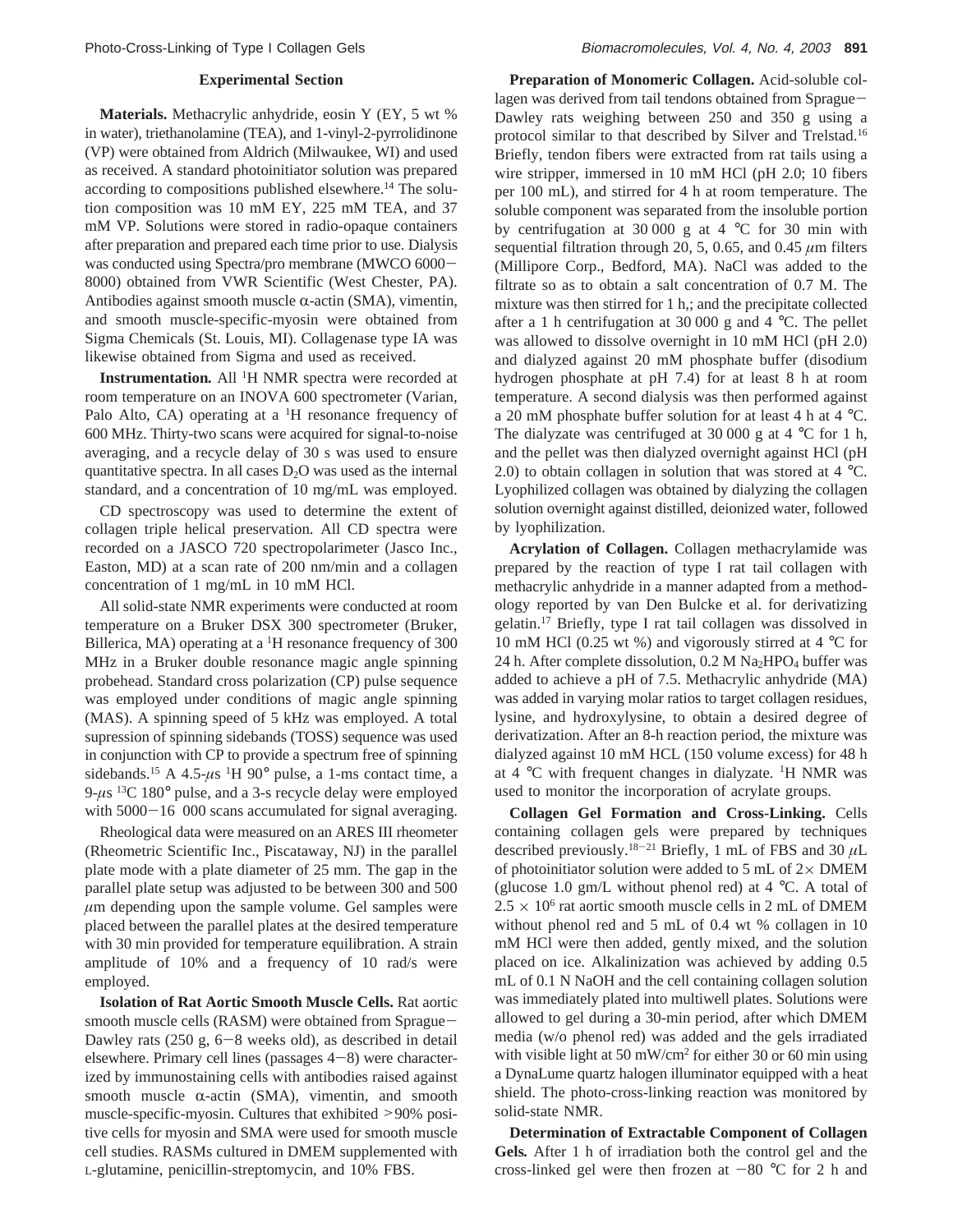

Figure 1. <sup>1</sup>H NMR spectra of collagen and collagen methacrylamide recorded in D20 (\*) at room temperature. The inset shows the expanded region between 5 and 6 ppm. The peaks  $H<sup>a</sup>$  (5.3 ppm) and  $H<sup>b</sup>$  at 5.6 ppm show the incorporation of double bonds into collagen. A: Peaks due to the aromatic residues. Degree of functionalization can be estimated from the integrated intensities of A,  $H^a$ , and  $H^b$ .

then lyophilized. The dry weight of the gels was recorded. The gels were then rehydrated in 4 mL of 10 mM HCl (pH 2) at room temperature. Samples were incubated at 4 °C for 24 h, after which the supernatant was aspirated and the remaining gel lyophilized, reweighed, and the percent acid soluble extractables calculated. Similarly, second and third extractions were also performed.

**Cell Viability Assay.** Cell viability was determined 1 day after photo-cross-linking by direct cell counting. Media was aspirated followed by addition of 1 mL of solution of collagenase at 0.04 wt % in PBS to each well. After 1 h, dissolved gels were centrifuged for 10 min at 2400 rpm. The cell pellet was resuspended in PBS, and cell counting was performed. Live cells were identified by trypan blue exclusion.

**Gel Contraction Assay.** Gels cast in multiwell plates were teased away from the plate wall 1 day after plating. Total gel area was measured 0, 1, 5, and 9 days after plating with media changes every 2 days.

**Statistical Analysis.** All data are presented as mean  $\pm$ standard deviation. Differences among groups were evaluated using single factor ANOVA. A value of  $p \leq 0.05$  was considered significant.

#### **Results**

**Derivatization of Collagen with Photo-Cross-Linkable** Acrylamide Groups. The <sup>1</sup>H NMR spectra of collagen and collagen-methacrylamide was recorded in  $D_2O$  at room temperature (Figure 1). The spectrum of collagen-methacryl-



**Figure 2.** CD spectra of collagen  $(-)$ , collagen methacrylamide  $(0)$ , and gelatin  $(\bullet)$ . The spectra are identical with respect to the 221-nm peak indicating complete retention of triple helical structure.

amide confirms incorporation of the acrylamide double bonds at 5.3 and 5.6 ppm. Conveniently, the degree of functionalization (DOF), which is defined as the ratio of the number of amino groups functionalized with methacrylamide groups to the total number of amino groups present in collagen prior to the reaction, can be determined by comparing the integrated intensity of the aromatic region, representing the concentration of collagen, with the intensity of the double bond region. The DOF depends on the molar reactant ratio of methacrylic anhydride to collagen amino residues. Accordingly, the DOF varied from 39% to 86% by changing the feed ratio from 0.5 to 5 (data not shown).

An important consideration during the chemical modification of collagen is maintaining the integrity of the triple helical structure, which is a critical determinant of collagen stability and mechanical properties. Both CD spectroscopy and differential scanning calorimetry (DSC) in solution can be used to determine the extent of triple helical preservation. The representative CD spectra of collagen, collagen methacrylamide, and gelatin in 10 mM HCl at room temperature are illustrated in Figure 2. The CD spectra of both collagen and collagen methacrylamide show the characteristic peak due to the triple helix at 221 nm, which is absent from the gelatin CD spectrum. Moreover the 221-nm peak intensities are approximately the same indicating almost complete triple helical retention after the acrylation reaction.

CD spectroscopy obtained as a function of temperature was also used to characterize collagen thermal stability (Figure 3). Changes in the denaturation temperature may indicate subtle changes in the tertiary structure not otherwise indicated by a spectrum conducted at room temperature. Indeed, a small decrease in denaturation temperature from 39 °C for native collagen to 36 °C for methacrylamidemodified was noted. These values correlate well with those computed from DSC (data not shown). Thus, the intrinsic structure of monomeric collagen is largely preserved after reaction with methacrylic anhydride.

**Visible Light Mediated Photo-Cross-Linking of Collagen***.* Cross-linking of the methacrylated collagen gels after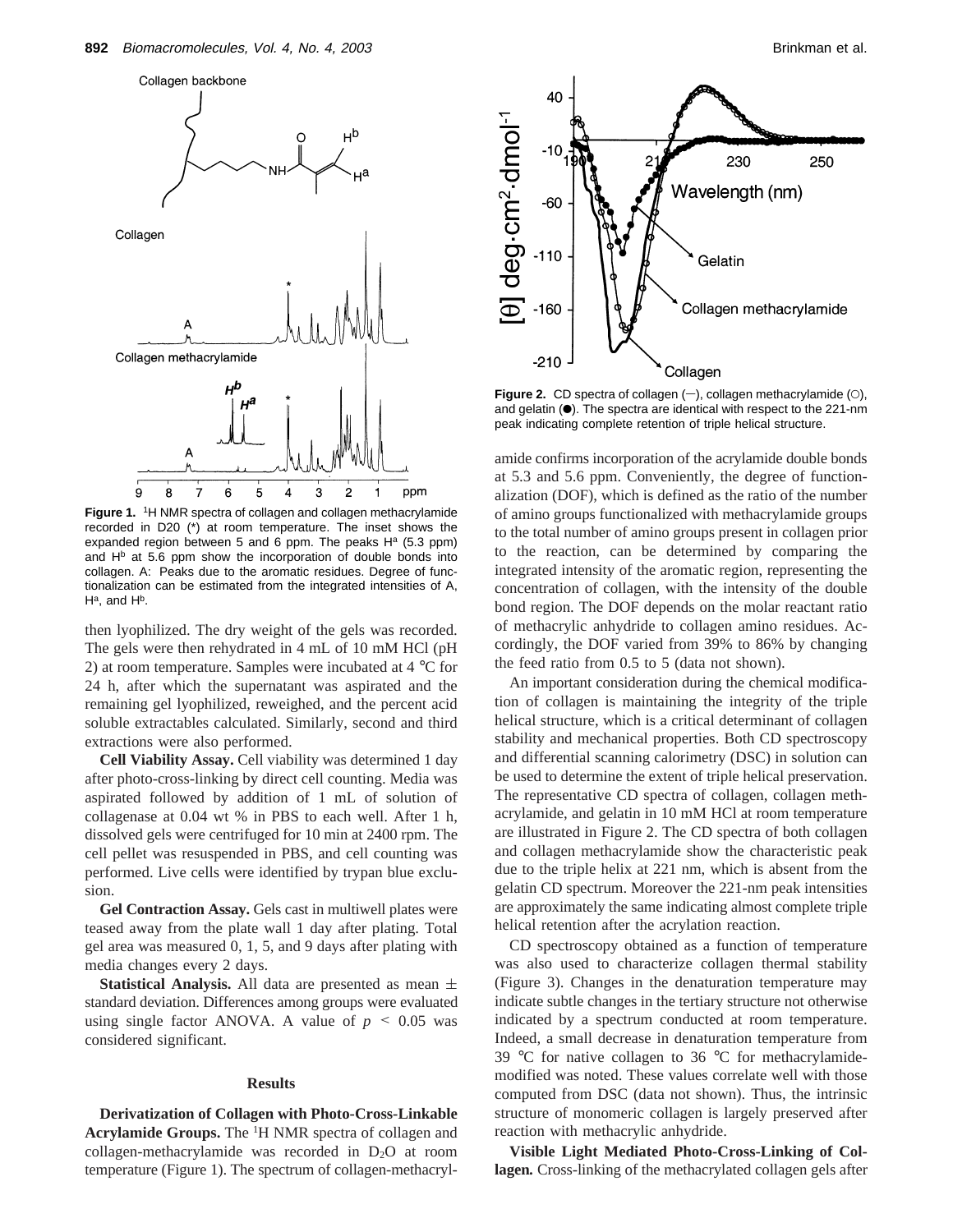

**Figure 3.** Thermal denaturation profiles of collagen  $(-)$  and collagen methacrylamide (O) determined by observing the 221-nm peak as a function of temperature. Collagen denaturation temperature is lowered by about 3 °C upon methacrylation.

irradiation with visible light was examined by solid-state  ${}^{13}C$ NMR, analysis of gel extractables, and rheological measurements. Collagen methacrylamide gels were subjected to visible light irradiation at 50 mW/cm2 for 60 min, after which gels were frozen at  $-80$  °C for 2 h and lyophilized. It bears emphasis that a cross-link can *only* form through the reaction of two methacrylamide groups with the consumption of the methacrylamide double bond. The solid-state NMR spectrum for the cross-linked sample confirms the disappearance of the double bonds, which is consistent with methacrylamide group cross-linking (Figure 4).

To assess the relative degree of intra- vs interchain crosslinking, the acid soluble or extractable fraction of the gel was determined. In principle, the extractable component should be negligible if all collagen species were fully crosslinked by intermolecular reactions. As seen from Figure 5, the cross-linked sample retained nearly 63% of its initial mass, whereas the non-crosslinked sample was completely solubilized. Thus, upon irradiation, collagen methacrylamide forms a cross-linked collagen network predominantly through interchain cross-links.

**Rheology.** Dynamic mechanical spectra for native collagen and cross-linked collagen methacrylamide gels under shear are shown in Figure 6A. The spectra are characterized by a storage modulus (G′), which essentially remains unchanged in the frequency range investigated, and a loss modulus (G′′) that is an order of magnitude lower than the storage modulus. The spectra are typical of viscoelastic materials. The storage modulus for the cross-linked collagen gel (162 kPa) is an order of magnitude higher than that of unmodified collagen gel (13.5 kPa). Thus, mechanically stronger gels are obtained after chemical cross-linking of collagen.

Figure 6B shows the temperature dependence of G′. Both samples show a dramatic decrease in the modulus beyond the denaturation point (loss of triple helix). It is evident from the figure that this drop in modulus occurs at a higher temperature for the cross-linked gel (45 °C) when compared to the un-cross-linked gel  $(39 \text{ °C})$ . Thus, cross-linking





**Figure 4.** 13C CP/MAS/TOSS spectra of collagen methacrylamide and cross-linked collagen methacrylamide recorded at room temperature (23 °C). Contact time = 1 ms, and spinning speed ( $\omega_r/2\pi$ ) = 5 kHz. Disappearance of the peaks  $C^a$  and  $C^b$  in the spectrum for the cross-linked material indicate cross-linking after exposure to visible light.



methacrylamide gels subjected to visible light irradiation for 60 min (50 mW/cm2). Three successive gels extractions at pH 2 (in 10 mM HCl) were then performed. Data presented as mean  $\pm$  standard error  $(n = 4)$ .

increases denaturation temperature of the gel well beyond the physiologic range.

**Cell Viability.** Cell viability following photopolymerization was assessed using trypan blue exclusion assay (Figure 7). Cell viability in excess of 85% was observed in gels cast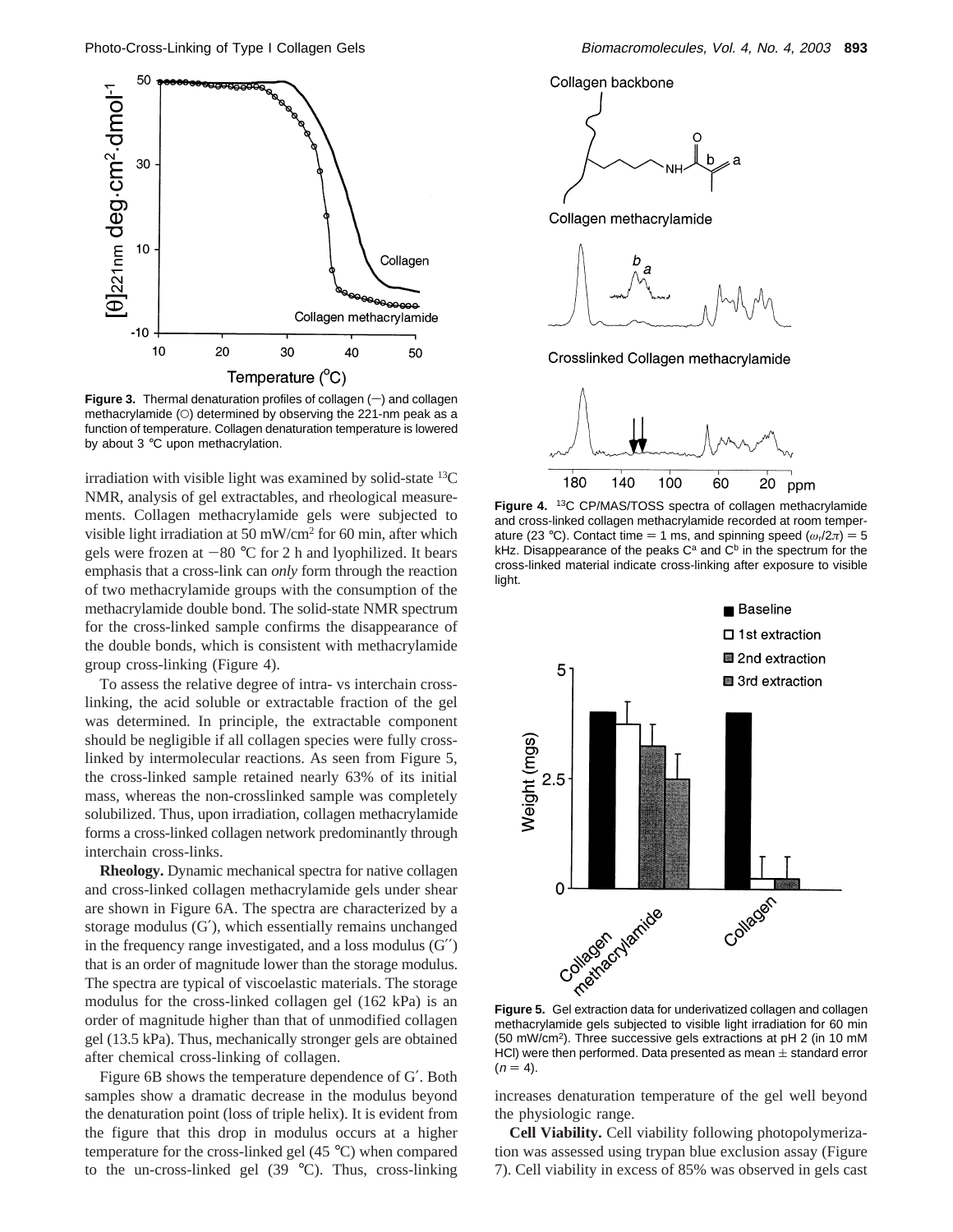

**Figure 6.** (A) Shear storage (G′) and loss moduli (G′′) of cross-linked methacrylamide collagen and underivatized collagen gels as a function of frequency. Cross-linking provides an 8-fold improvement in the storage modulus. (B) G′ of cross-linked and un-cross-linked collagen gels as a function of temperature. Cross-linking increases the denaturation point of collagen gel to 45 °C as compared to 39 °C for the non-crosslinked version, as determined by obtaining the derivative of the curve.



**Figure 7.** Cell viability (% live cells) for RASM cells plated on 3-dimensional collagen  $(\blacksquare)$  and collagen methacrylamide  $(\square)$  gels. PI, photoinitiator; PI(30), gel with PI irradiated for 30 min; and PI- (60), gel with PI irradiated for 60 min. The cell viability is unaffected by collagen modification. However, some cellular injury is observed under visible light irradiation. 70+% viability is maintained even after photcross-linking ( $n = 4$  and  $p > 0.05$ ).

from both collagen and collagen methacrylamide prior to cross-linking. Thus, chemical modification of collagen does not alter cell viability in the gel. Moreover, loss of cell viability was not observed in the presence of the photoiniator alone in the absence of exposure to visible light. Irradiation in the presence of initiator, however, did induce a degree of cell death presumably due to the formation of free radicals. Although neither the duration of irradiation nor the type of collagen influenced cell viability, after 60 min of photo-crosslinking approximately 71% of cells were viable. Thus, visible light photo-cross-linking provides a relatively noncytotoxic method to cross-link collagen in the presence of cells.

**Gel Contraction.** As a measure of smooth muscle cell function, gel contraction was measured in gels composed of non-cross-linked native collagen, as well as cross-linked collagen methacrylamide (60 min; Figure 8). Photo-crosslinked gels exhibited a small delay in gel shrinkage compared to native non-crosslinked collagen gels, but within 5 days, both gels had contracted to approximately 43% of their initial area.



**Figure 8.** Gel contraction assay on RASM cells plated on 3-dimensional collagen and collagen methacrylamide gels. The final area of the gel is the same for both collagen and modified-collagen indicating that SMCs maintain their activity after photo-cross-linking ( $n = 3$  and  $p > 0.05$ ).

## **Discussion**

Weinberg and Bell<sup>22</sup> were the first to generate an arterial construct consisting of a cell populated collagen gel. Significantly, cell-mediated reorganization of the surrounding collagen matrix enhanced the mechanical integrity of the construct. However, even when reinforced with a Dacron mesh, this model did not display sufficient tensile strength necessary for in vivo applications. In contrast, recent investigations have demonstrated that a mechanically robust multilayered arterial equivalent can be generated from cell driven assembly of secreted endogenous matrix proteins. For example, L'Heureux and colleagues<sup>23,24</sup> observed that, following prolonged culture of mesenchymal cells in medium containing ascorbic acid, cellular sheets composed of smooth muscle cells or fibroblasts could be rolled around a mandrel in sequential layers to construct a tubular vessel. Rupture strengths exceeding 2000 mmHg were observed. Likewise, Campbell et al. $25$  have reported a novel strategy of making vascular grafts within the recipients own peritoneal cavity. Nonetheless, a requirement for months of incubation before vessels are suitable for implantation remains a significant limitation of these approaches. As a consequence, efforts continue to be directed at improving the mechanical characteristics of collagen gel-based constructs, either by increas